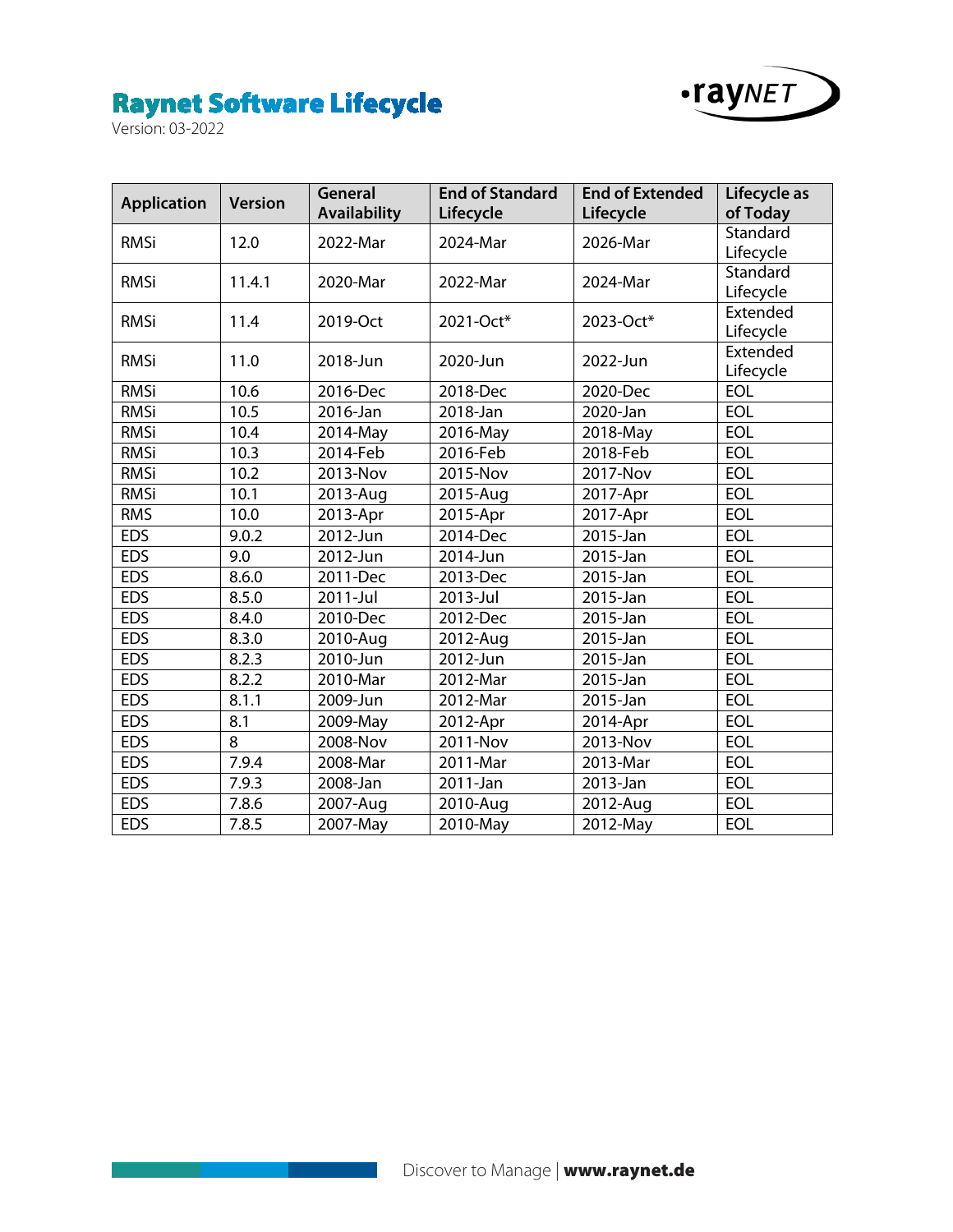

| <b>Application</b> | <b>Version</b> | General<br><b>Availability</b> | <b>End of Standard</b><br>Lifecycle | <b>End of Extended</b><br>Lifecycle | Lifecycle as<br>of Today |
|--------------------|----------------|--------------------------------|-------------------------------------|-------------------------------------|--------------------------|
| RayVentory         | 12.3           | 2022-Feb                       | 2024-Feb                            | 2026-Feb                            | Standard<br>Lifecycle    |
| RayVentory         | 12.2           | 2021-Mar                       | 2023-Mar                            | 2025-Mar                            | Standard<br>Lifecycle    |
| RayVentory         | 12.0           | 2020-Jun                       | 2022-Jun                            | 2024-Jun                            | Standard<br>Lifecycle    |
| RayVentory         | 11.4           | 2019-Oct                       | 2021-Oct *                          | 2023-Oct *                          | Extended<br>Lifecycle    |
| RayVentory         | 11.0           | 2018-Jun                       | 2020-Jun                            | 2022-Jun                            | Extended<br>Lifecycle    |
| RayVentory         | 10.6           | 2016-Dec                       | 2018-Dec                            | 2020-Dec                            | EOL                      |
| RayVentory         | 10.5           | 2016-Jan                       | 2018-Jan                            | 2020-Jan                            | EOL                      |
| RayVentory         | 10.4           | 2015-Jan                       | 2017-Jan                            | 2019-Jan                            | EOL                      |
| RayVentory         | 10.2           | 2014-Jan                       | 2016-Jan                            | 2018-Jan                            | EOL                      |

| <b>Application</b> | <b>Version</b> | General<br><b>Availability</b> | <b>End of Standard</b><br>Lifecycle | <b>End of Extended</b><br>Lifecycle | Lifecycle as<br>of Today |
|--------------------|----------------|--------------------------------|-------------------------------------|-------------------------------------|--------------------------|
| RayPack<br>Studio  | 7.1x           | 2021-Dec                       | 2023-Dec                            | 2025-Dec                            | Standard<br>Lifecycle    |
| RayPack<br>Studio  | 7.0.x          | 2021-Jun                       | 2023-Jun                            | 2025-Jun                            | Standard<br>Lifecycle    |
| RayPack<br>Studio  | 6.5.x          | 2020-Dec                       | 2022-Dec                            | 2024-Dec                            | Standard<br>Lifecycle    |
| RayPack<br>Studio  | 6.3.x          | 2020-Jun                       | 2022-Jun                            | 2024-Jun                            | Standard<br>Lifecycle    |
| RayPack<br>Studio  | 6.2.x          | 2019-Dec                       | 2021-Dec*                           | 2023-Dec*                           | Extended<br>Lifecycle    |
| RayPack<br>Studio  | 6.1.x          | 2019-May                       | 2021-May                            | 2023-May                            | Extended<br>Lifecycle    |
| RayPack<br>Studio  | 6.0.x          | 2018-Dec                       | $2020 - Dec$                        | 2022-Dec                            | Extended<br>Lifecycle    |
| RayPack<br>Studio  | 5.2.x          | 2018-Apr                       | 2020-Apr                            | 2022-Apr                            | Extended<br>Lifecycle    |
| RayPack<br>Studio  | 5.1.x          | 2017-Dec                       | 2019-Dec                            | 2021-Dec                            | Extended<br>Lifecycle    |

 $\sim$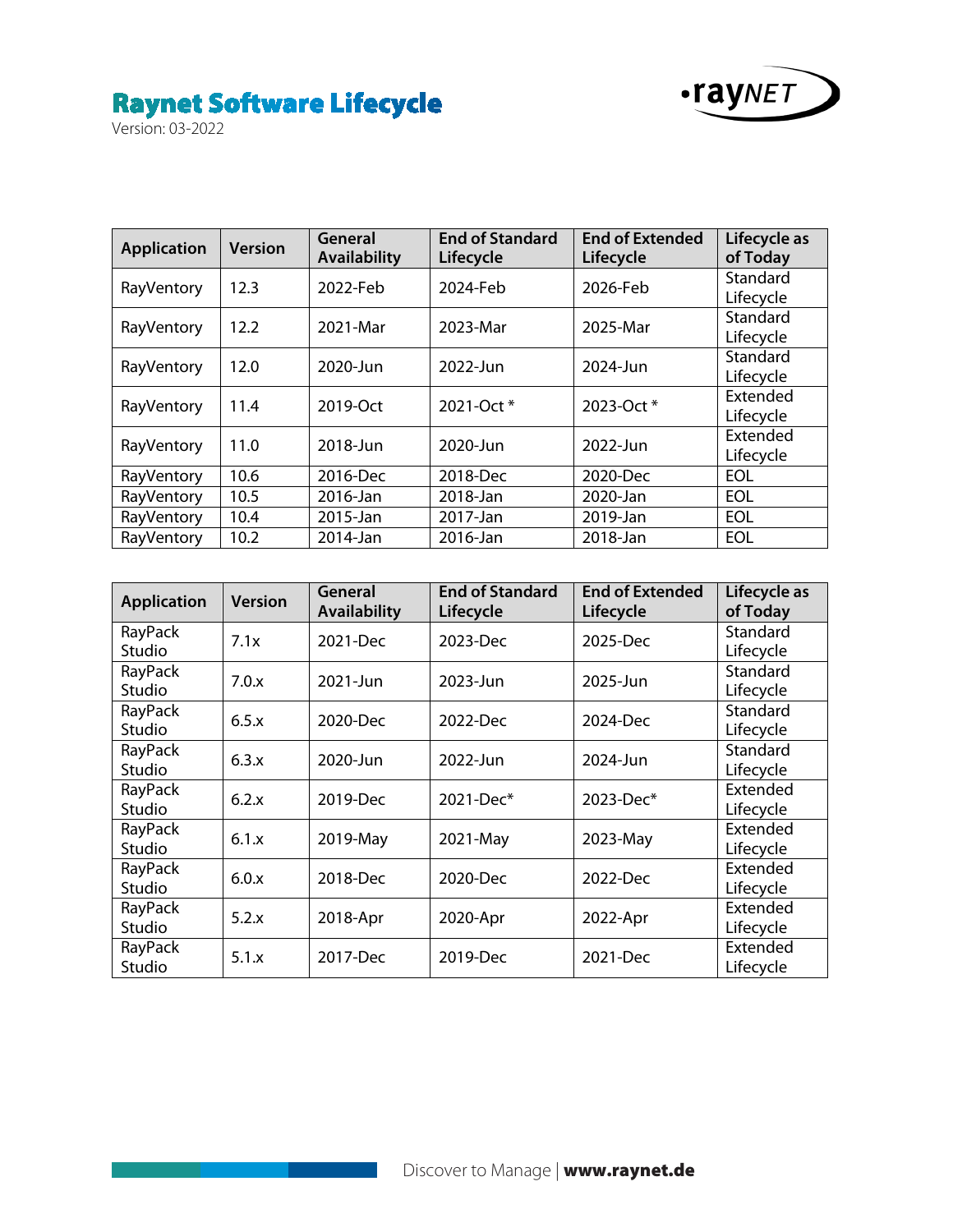

| <b>Application</b> | <b>Version</b> | General<br><b>Availability</b> | <b>End of Standard</b><br>Lifecycle | <b>End of Extended</b><br>Lifecycle | Lifecycle as<br>of Today |
|--------------------|----------------|--------------------------------|-------------------------------------|-------------------------------------|--------------------------|
| RayFlow            | 6.5.x          | 2021-Feb                       | 2023-Feb                            | 2025-Feb                            | Standard<br>Lifecycle    |
| RayFlow            | 6.0.x          | 2019-May                       | $2021$ -May*                        | 2023-May*                           | Extended<br>Lifecycle    |
| RayFlow            | 5.2.x          | 2018-Apr                       | 2020-Apr                            | 2022-Apr                            | Extended<br>Lifecycle    |
| RayFlow            | 5.0.x          | 2017-Jul                       | 2019-Jul                            | 2021-Jul                            | <b>EOL</b>               |
| RayFlow            | 4.1.x          | 2017-Jan                       | 2019-Jan                            | 2021-Jan                            | <b>EOL</b>               |
| RayFlow            | 4.0.x          | 2016-June                      | 2018-Jun                            | 2020-Jun                            | <b>EOL</b>               |
| RayFlow            | 2.1.x          | 2016-Feb                       | 2018-Feb                            | 2020-Feb                            | <b>EOL</b>               |
| RayFlow            | 2.0.x          | 2015-Aug                       | 2017-Aug                            | 2019-Aug                            | <b>EOL</b>               |
| RayFlow            | 1.11.x         | 2015-Feb                       | 2017-Feb                            | 2019-Feb                            | <b>EOL</b>               |
| RayFlow            | 1.10.x         | 2015-Jan                       | 2017-Jan                            | 2019-Jan                            | <b>EOL</b>               |
| RayFlow            | 1.6.x          | 2014-Mar                       | 2016-Mar                            | 2018-Mar                            | <b>EOL</b>               |

| <b>Application</b> | <b>Version</b> | General<br><b>Availability</b> | <b>End of Standard</b><br>Lifecycle | <b>End of Extended</b><br>Lifecycle | Lifecycle as<br>of Today |
|--------------------|----------------|--------------------------------|-------------------------------------|-------------------------------------|--------------------------|
| Packaging<br>Suite | 5.0.x          | 2017-Jul                       | 2019-Jul                            | 2021-Jul                            | EOL                      |
| Packaging<br>Suite | 4.1.x          | 2017-Jan                       | 2019-Jan                            | 2021-Jan                            | EOL                      |
| Packaging<br>Suite | 4.0.x          | 2016-Jun                       | 2018-Jun                            | 2020-Jun                            | EOL                      |

| <b>Application</b> | <b>Version</b> | General<br><b>Availability</b> | <b>End of Standard</b><br>Lifecycle | <b>End of Extended</b><br>Lifecycle | Lifecycle as<br>of Today |
|--------------------|----------------|--------------------------------|-------------------------------------|-------------------------------------|--------------------------|
| RayPack            | 4.0.x          | 2016-June                      | 2018-Jun                            | 2020-Jun                            | <b>EOL</b>               |
| RayPack            | 2.1.x          | 2016-Feb                       | 2018-Feb                            | 2020-Feb                            | <b>EOL</b>               |
| RayPack            | 2.0.x          | 2015-Aug                       | 2017-Aug                            | 2019-Aug                            | <b>EOL</b>               |
| RayPack            | 1.4.x          | 2015-Mar                       | 2017-Mar                            | 2019-Mar                            | <b>EOL</b>               |
| RayPack            | 1.3.x          | 2014-Dec                       | 2016-Dec                            | 2018-Dec                            | <b>EOL</b>               |
| RayPack            | 1.2.x          | 2014-Sep                       | 2016-Sep                            | 2018-Sep                            | <b>EOL</b>               |
| RayPack            | 1.1.x          | 2014-June                      | 2016-June                           | 2018-June                           | EOL                      |
| RayPack            | 1.0.x          | 2014-Mar                       | 2016-Mar                            | 2018-Mar                            | <b>EOL</b>               |

a a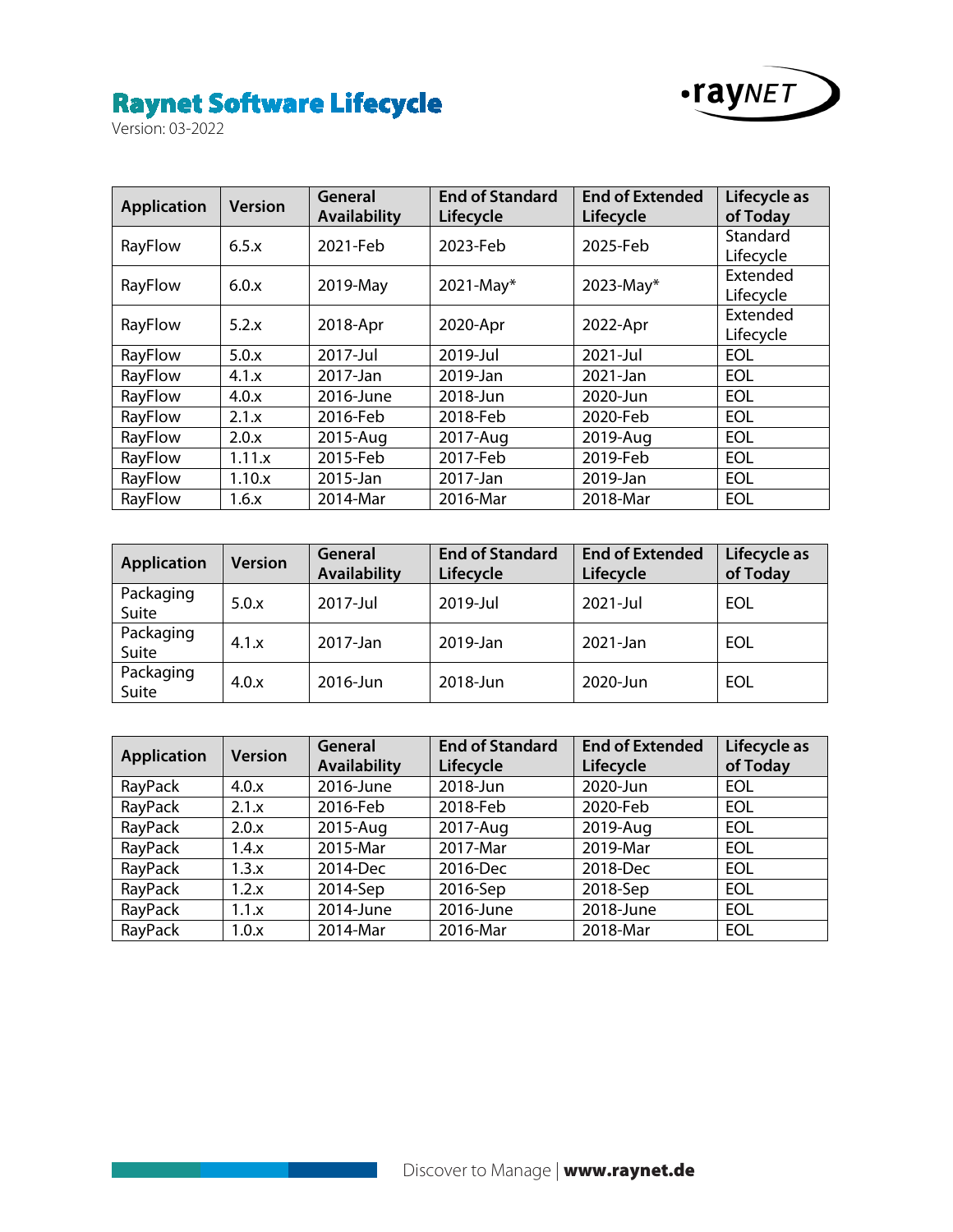

| <b>Application</b> | <b>Version</b> | General<br><b>Availability</b> | <b>End of Standard</b><br>Lifecycle | <b>End of Extended</b><br>Lifecycle | Lifecycle as<br>of Today |
|--------------------|----------------|--------------------------------|-------------------------------------|-------------------------------------|--------------------------|
| RayEval            | 4.0.x          | 2016-Jun                       | 2018-Jun                            | 2020-Jun                            | EOL                      |
| RayEval            | 2.3.x          | 2015-Dec                       | 2017-Dec                            | 2019-Dec                            | EOL                      |
| RayEval            | 2.2.x          | 2015-May                       | 2017-May                            | 2019-May                            | EOL                      |
| RayEval            | 2.1.x          | 2014-Oct                       | 2016-Oct                            | 2018-Oct                            | EOL                      |
| RayEval            | 2.0.x          | 2014-Mar                       | 2016-Mar                            | 2018-Mar                            | EOL                      |
| RayEval            | 1.0.x          | 2012-Aug                       | 2014-Jul                            | 2016-Aug                            | EOL                      |

| <b>Application</b> | <b>Version</b> | General             | <b>End of Standard</b> | <b>End of Extended</b> | Lifecycle as |
|--------------------|----------------|---------------------|------------------------|------------------------|--------------|
|                    |                | <b>Availability</b> | Lifecycle              | Lifecycle              | of Today     |
| RayQC              | 4.0.x          | 2016-Jun            | 2018-Jun               | 2020-Jun               | EOL          |
| RayQC              | 2.2.x          | 2016-Mar            | 2018-Mar               | 2020-Mar               | EOL          |
| RayQC              | 2.1.x          | 2015-Sep            | 2017-Sep               | 2019-Sep               | EOL          |
| RayQC              | 2.0.x          | 2015-May            | 2017-May               | 2019-May               | EOL          |
| RayQC              | 1.5.x          | 2014-Oct            | 2016-Oct               | 2018-Oct               | EOL          |
| RayQC              | 1.0.x          | 2013-Dec            | 2015-Dec               | 2017-Dec               | <b>EOL</b>   |

| <b>Application</b> | <b>Version</b> | General<br><b>Availability</b> | <b>End of Standard</b><br>Lifecycle | <b>End of Extended</b><br>Lifecycle | Lifecycle as<br>of Today |
|--------------------|----------------|--------------------------------|-------------------------------------|-------------------------------------|--------------------------|
| RayQC<br>Advanced  | 4.0.x          | 2016-Jun                       | 2018-Jun                            | 2020-Jun                            | EOL                      |
| RayQC<br>Advanced  | 2.2.x          | 2016-Mar                       | 2018-Mar                            | 2020-Mar                            | EOL                      |
| RayQC<br>Advanced  | 2.1.x          | 2015-Sep                       | 2017-Sep                            | 2019-Sep                            | EOL                      |

 $\sim$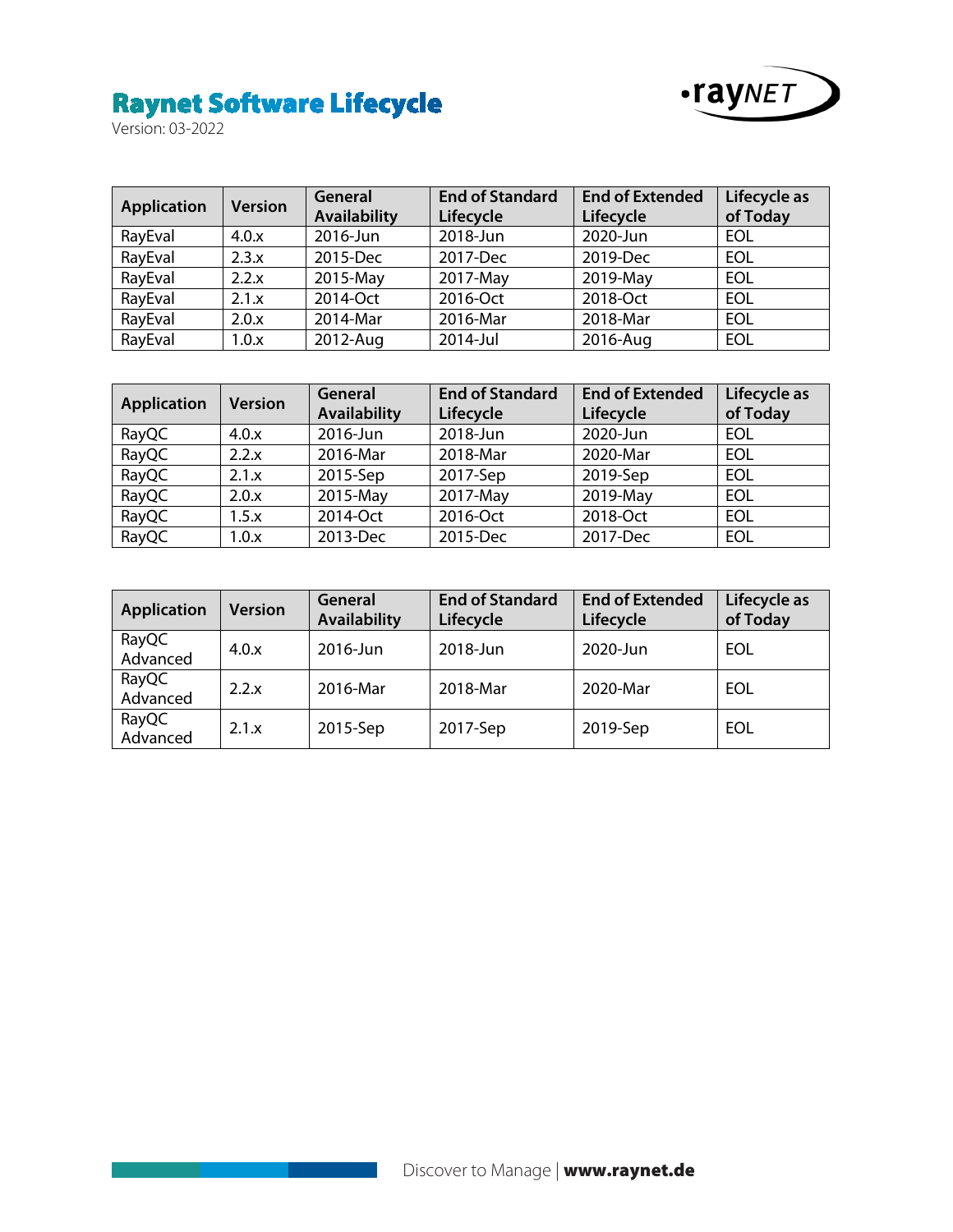## **Raynet Software Lifecycle**



Version: 03-2022

Raynet provides support and maintenance during the stated time periods for each of the releases of each of its products, the "lifecycle".

The lifecycle allows customers and partners to effectively plan, deploy and support Raynet Software products. Each Raynet product lifecycle identifies the various levels of maintenance for each release of such product over a total period of at least four (4) years. Dates marked with an asterix (\*) indicates that these are only rough estimated dates, because these are the latest released version.

Raynet provides updates at its discretion, where such updates are aggregated as a service pack, minor release or individually as a hot fix. Updates may contain security fixes, bug fixes or feature enhancements. Raynet Software may release any update independent of customer reported issues.

#### **Details**

The following table illustrates what falls under software maintenance during each phase of the lifecycle:

|                                  | <b>Standard</b> | <b>Extended</b> <sup>a</sup> |
|----------------------------------|-----------------|------------------------------|
| <b>Issues Resolution</b>         | Yes             | Yes <sup>b</sup>             |
| <b>Critical Security Updates</b> | Yes             | No                           |
| Support                          | Yes             | Yes                          |
| Knowledge Base Access            | Yes             | Yes                          |
| Forum                            | Yes             | Yes                          |
| Access to Hot Fixes              | Yes             | Yes                          |
| <b>Access to Documentation</b>   | Yes             | Yes                          |

a – Extended support may be purchased at an additional fee (contact Sales)

b – Critical priorities only

- 1. Support access depends on the maintenance level purchased. Details of maintenance and support services are provided as part of Raynet maintenance plan.
- 2. Raynet may choose to address issues with a significant business impact for the customer through a hot fix. Each hot fix shall be subject to the same lifecycle as that of the release it applies to.
- 3. Raynet may provide enhancements with new releases at its discretion.